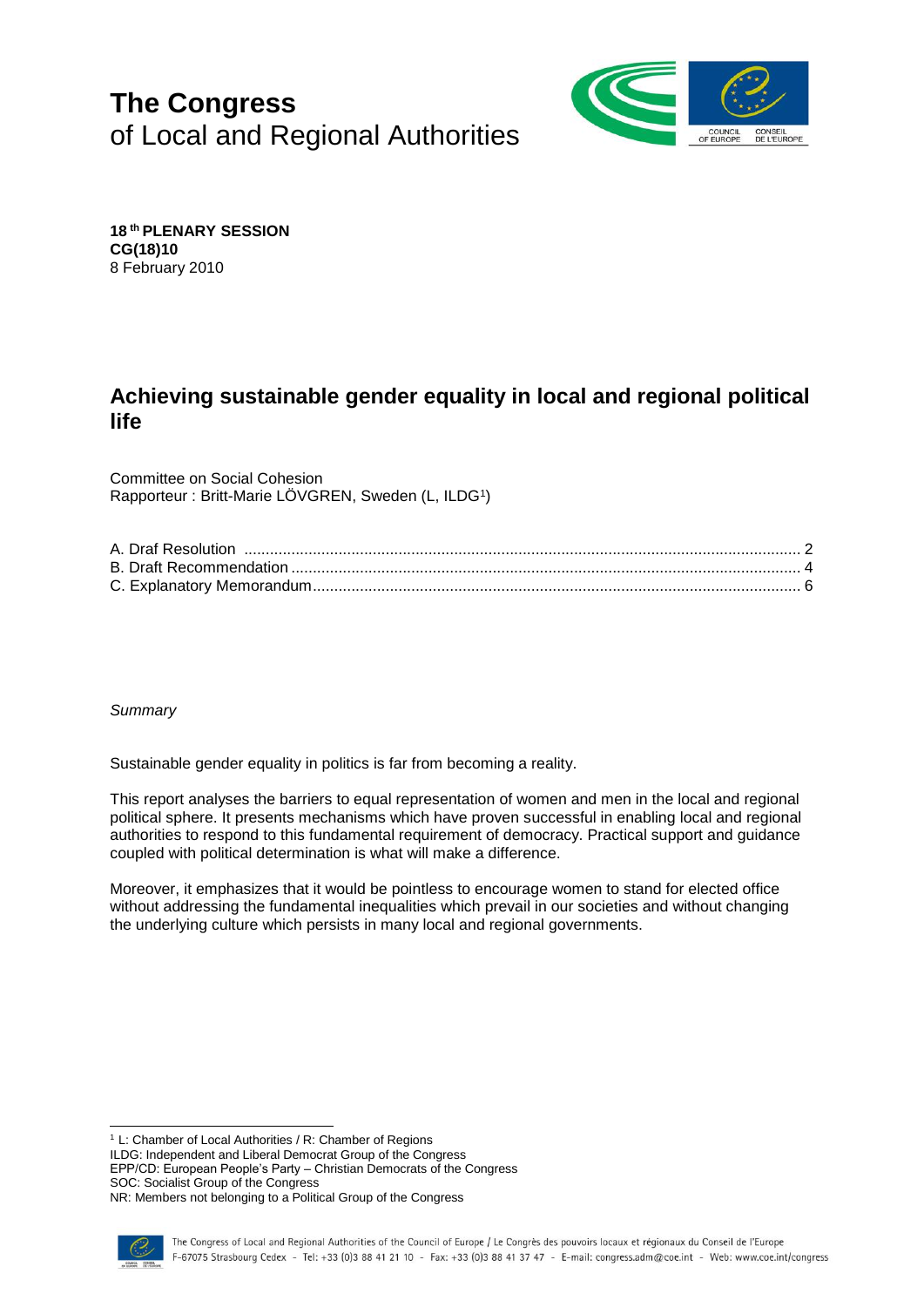# <span id="page-1-0"></span>**A. DRAFT RESOLUTION**<sup>2</sup>

1. All Council of Europe member states guarantee legal equality between women and men, including the right to stand for election, to vote and to be elected. In practice, however, there are considerable restrictions on these rights.

2. In European local and regional political life, elected representatives do not always represent the diversity of the whole population.

3. The Congress considers equality between men and women as an integral part of human rights and as a fundamental criterion for democracy. This presupposes the visibility, empowerment and equal participation of both sexes in all the fields of private and public life. Thanks to their proximity with the population, local and regional authorities can take the decisions which promote gender equality and influence citizens' everyday lives.

4. They can act in sectors of activity relating to local and regional governance, particularly in their political role and their roles as employers, in the field of public procurement, service provision, sustainable development and town planning, access to municipal amenities and international cooperation.

5. In accordance with the Committee of Ministers' decisions<sup>3</sup>, the Congress undertakes to respect the principle of equality between women and men within its own institution. In this connection, it welcomes the fact that since its 15<sup>th</sup> session in May 2008, in pursuance of its Charter<sup>4</sup>, the delegations of all member states have comprised a minimum of 30% women, taking full and substitute members together. Being resolved to continue along this same road, the Congress:

*a.* invites national delegations henceforth to apply this minimum level both to full members and to substitute members, and as far as possible to attain a level of 40% in compliance with Recommendation Rec(2003)3 of the Committee of Ministers to member states on balanced participation of women and men in political and public decision making;

*b.* as part of the implementation of this Resolution, decides to monitor regularly the gender distribution within the Congress and to publish the data (covering full and substitute members, chairs of committees, political and working groups and rapporteurs) at each session;

6. Furthermore, it decides to:

*a.* ask its bodies, observers and partners, to provide for gender mainstreaming in all their activities;

*b.* include the gender dimension in the founding texts of any body set up at the initiative of the Congress and ensure that this dimension is taken into account in such body's activities;

Secretariat of the Committee : D. Rios and M. Grimmeissen

l <sup>2</sup> Preliminary draft resolution and preliminary draft recommendation approved by the Committee on Social Cohesion on 12 October 2009.

Members of the Committee :

*Valerio Prignachi (Chair)*, E. Haider (Vice-Chair)*, V. Rogov (Vice-Chair),* M. Aliev, S. Altobello, *A. Antosova, S. Barnes, B. Belin*, S. Berger *(alternate: G. Neff)*, *S. Bohatyrchuk-Kryvko, J.-M. Bourjac*, S. Casey, M. Castro Almeida, *A. Clemente Olivert*, L. Chunaeva, A. Colucci, *I. Dragunkina,* J. Eugster-Van Bergeijk*, P. Filippou, M. Gerasymenko*, S. Geirsson, M. Gojkovic *(alternate: D. Davidovic)*, *I. Henttonen, U. Hiller*, *G. Horvath*, T. Karol, *M. Khan*, W. Krochmal, I. Kuret, F. Lastra Valdes, *B.-M. Lövgren, D. Lloyd-Williams, E. Maurer,* A. Mimenov, *D. Ronga,* R. Ropero Mancera, E. Simonetti *(alternate: P. Muratore)*, J. Smyla, *C. Tascon-Mennetrier, G. Thum, R. Tirle,* A Toader*, E. Van Vaerenbergh,* F. Wagner, *J. Warmisham,* P. Wies*, C. Yusifov.*

N.B.: The names of members who took part in the vote are in italics.

 $3$  1040<sup>th</sup> meeting, 5 November 2008.

<sup>4</sup> Charter of the Congress of Local and Regional Authorities (2 May 2007), Article 2 (2) d.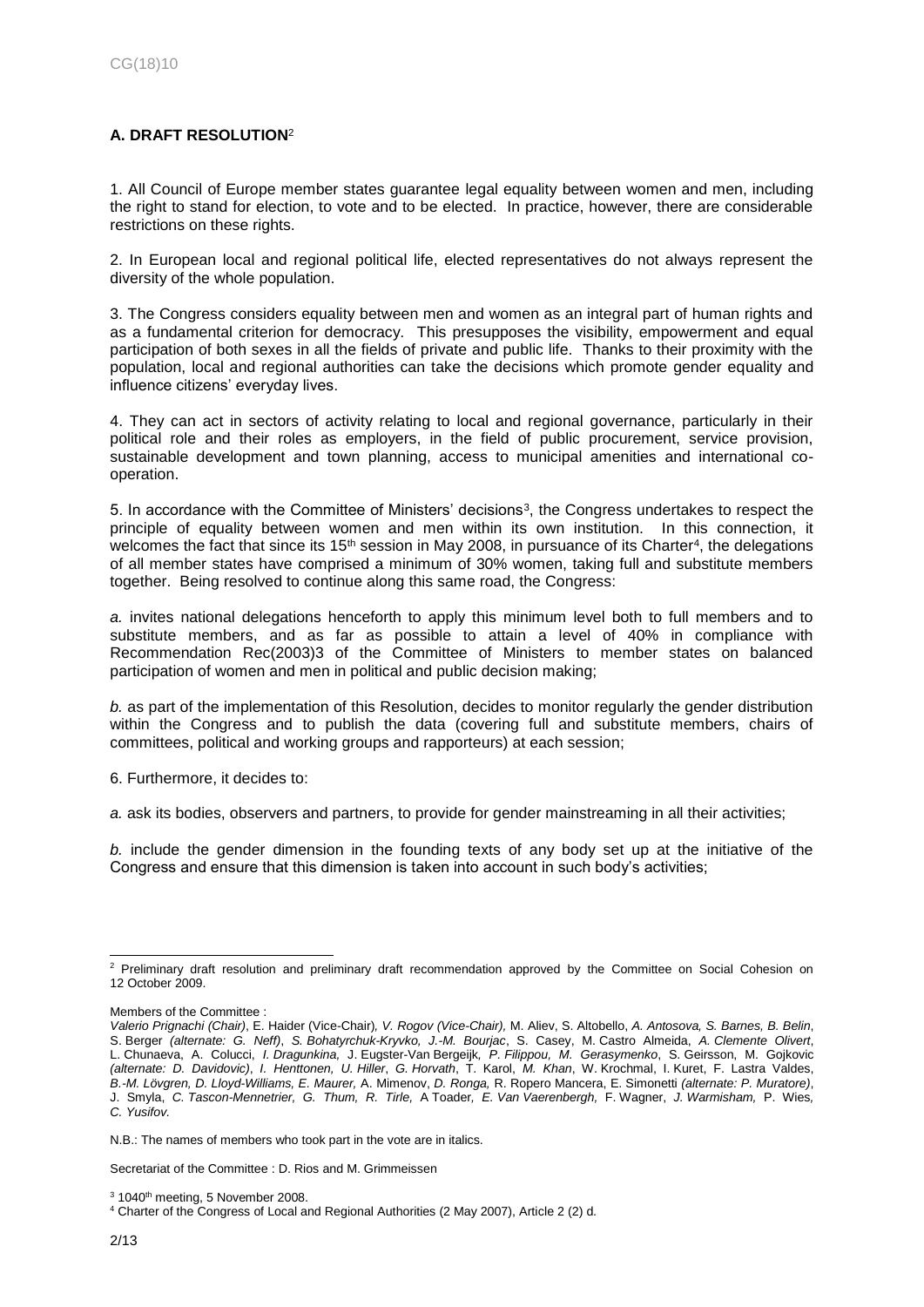*c.* to alert its Secretariat to gender equality and provide staff training with a view to taking account of this issue in all the Congress' activities.

7. Furthermore, the Congress recalls its Resolution 176 (2004) on gender mainstreaming at local and regional level: a strategy to promote equality between women and men in cities and regions, and considers that this strategy must be backed up with practical action.

8. The Congress accordingly invites the local and regional authorities to give impetus and political support by means of action to:

*a.* encourage women to stand for elections and fulfil their mandates in order to make councils and assemblies more representative of populations (diversity of generations, origins and experiences encountered in the community) and in order to do this :

- ensure the renewal of persons having political mandates;
- induce elected representatives to encourage women to stand for election;
- ensure that no one is out of pocket because they have to campaign for or hold office;

*b.* build or develop the capacity of local and regional authorities to deliver measures and services taking account of gender differences and in order to do this :

- gather information on who uses and benefits from their services and the nature of these services broken down by gender and by other relevant categories,
- design and adopt action plans on promoting equality, involving women's organisations: setting clear goals, drawing up a timetable and establishing a monitoring system, while ensuring that the elected representatives are kept informed and that managers are held to account for the requisite progress,
- provide the individuals working for the local and regional authorities with the tools and support to discharge their duties effectively and equitably,
- train the elected representatives and administrative staff in the equality issue and such tools as gender budgeting,
- help reconcile private and working life (adapting meeting timetables, supporting childcare, etc),
- help women accede to higher-level administrative posts,
- alert and involve trade unions for local and regional officials;

*c.* show care with their internal and external communication and that of their elected representatives and in order to do this :

- combat gender stereotypes.
- reject sexist behaviour in political life, which would be unacceptable in any other context, and prohibit discriminatory attitudes,
- provide a positive image of both female and male elected representatives, and make their action more visible by means of information campaigns on the role of such representatives;

*d.* facilitate access by women, especially those standing for election or elected representatives, to the local media.

9. The Congress proposes a new approach for political parties whose involvement is vital if women are to be able to stand for election, including:

- in selecting candidates, prioritising an ability to represent the concerns and experiences of the communities rather than long past experience as elected representatives,
- conducting positive action in order to increase the number of women selected and to publicly show their support for female candidates,
- having a gender balance on the selection of executive roles rather than relying on seniority alone,
- encouraging the setting up of women's networks.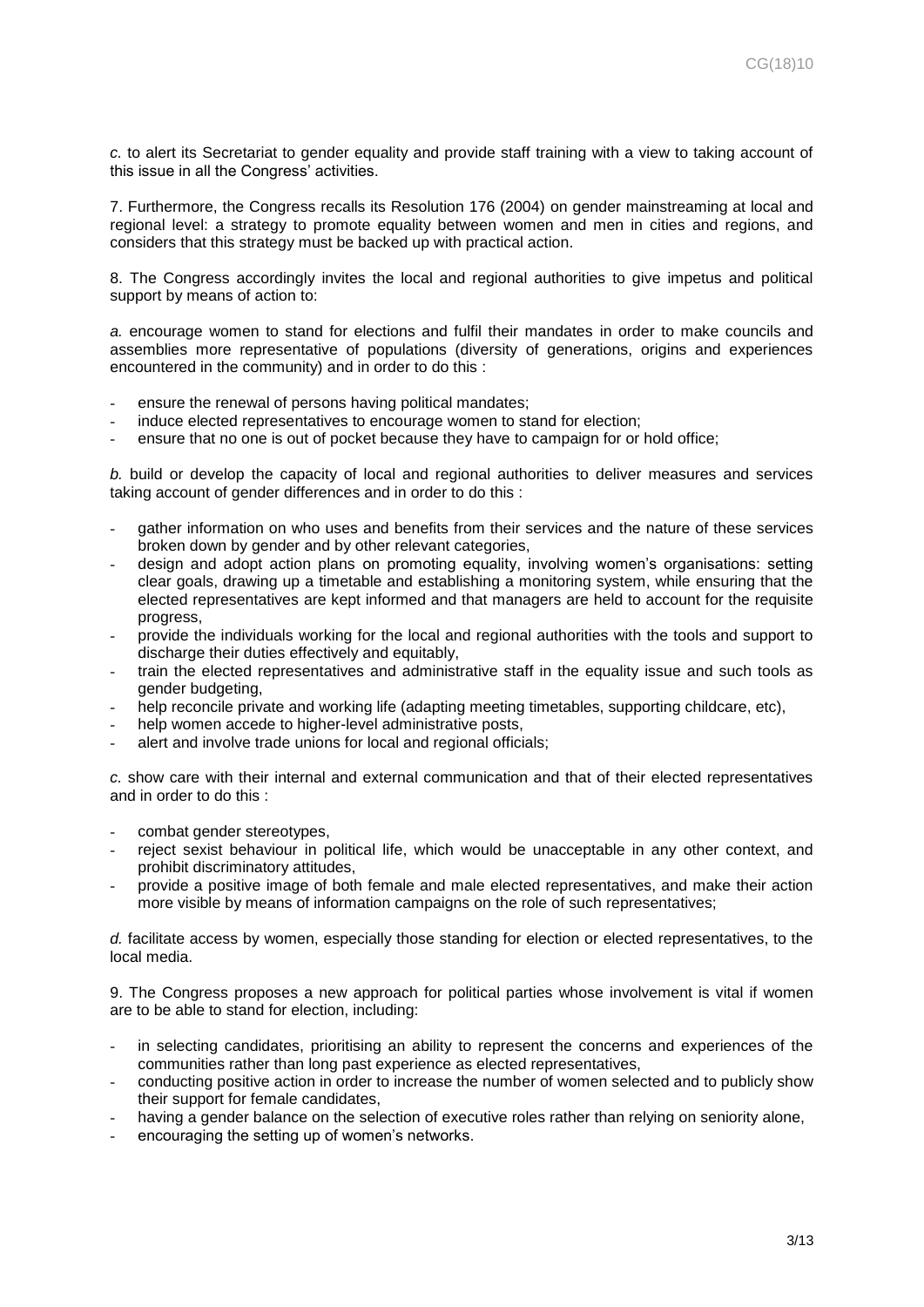10. Lastly, the Congress recommends that European local and regional authorities formalise their commitment to greater equality for all by signing the *European Charter for Equality of Women and Men in Local Life* initiated by the Council of European Municipalities and Regions (CEMR)<sup>5</sup> and implementing this Charter in their respective areas on the basis of the tools (guides and indicators) proposed for evaluating progress.

## <span id="page-3-0"></span>**B. DRAFT RECOMMENDATION<sup>6</sup>**

1. The declarations and action plans adopted by the Heads of State and Government at Council of Europe Summits have reminded us that equal participation by women and men is a vital part of democracy. Despite all these activities, the Council of Europe's action to promote and implement gender equality should be increased to bridge the gap between legal and actual equality, both within the Council of Europe and in individual member states.

2. Similarly, balanced participation by women and men in political decision-making, which is a vital requirement for any democratic society, is not yet a reality in all the national parliaments. The average representation of women in lower or single houses of parliament in Europe is only 19.3%<sup>7</sup>. Only three Council of Europe member states<sup>8</sup> have achieved balanced gender representation (40% of either sex) and seven others<sup>9</sup> have attained the critical mass of 30% women<sup>10</sup>.

3. The Congress fully backs the recent Committee of Ministers Declaration *Making gender equality a reality<sup>11</sup>*, and reaffirms its longstanding commitment to equality between women and men<sup>12</sup>. In this connection, it welcomes the fact that, in accordance with its Charter<sup>13</sup>, ever since its 15<sup>th</sup> session (May 2008), the delegations of all member states have complied with the provisions on the minimum participation of at least 30% of the underrepresented sex, and expresses its determination to continue along this road. It encourages the Parliamentary Assembly of the Council of Europe to accede to the motion for a resolution tabled by a number of its members in June 2008<sup>14</sup>, in order to guarantee a balanced representation of women and men on all national delegations.

4. Furthermore, now that the Council of Europe has prepared the ground by defining such concepts as democratic parity and by developing various strategies, the Congress welcomes the action taken by the Council of Europe Administration to promote parity, and encourages the Committee on Equal Opportunities<sup>15</sup> to continue its efforts to improve the balance in the representation of Council staff at all hierarchical levels (notably the goal of achieving a 40% threshold in the higher grades)<sup>16</sup>.

5. Moreover, the Congress considers that governments are primarily responsible for ensuring the promotion of equality between women and men. Local and regional authorities, however, are also responsible and must be involved in the pursuit and achievement of this equality and in the process of social and cultural change.

<sup>5</sup> [www.ccre.org.](http://www.ccre.org/)

<sup>6</sup> See footnote 2.

<sup>7</sup> Asia : 18.3% ; Sub-Saharan Africa: 18%.

<sup>8</sup> Finland, the Netherlands and Sweden.

<sup>9</sup> Germany, Belgium, Denmark, Spain, "the former Yugoslav Republic of Macedonia", Iceland and Norway.

<sup>&</sup>lt;sup>10</sup> Inter-Parliamentary Union [\(www.ipu.org\)](http://www.ipu.org/): conclusions of the Report on the impact of electoral systems on the representation of women in politics. European Commission for Democracy through Law (Venice Commission), June 2009.

<sup>&</sup>lt;sup>11</sup> Making gender equality a reality. Committee of Ministers Declaration, Madrid, 12 May 2009.

<sup>&</sup>lt;sup>12</sup> Recommendation 148 (2004) on gender mainstreaming at local and regional level: a strategy to promote equality between women and men in cities and regions.

<sup>&</sup>lt;sup>13</sup> Charter of the Congress of Local and Regional Authorities (2 May 2007), Article 2 para. 2 d.

<sup>14</sup> Motion for a resolution from Ms Err and others : requiring a minimum of 30% of each sex on the Assembly's national delegations: a new imperative (Doc. 11664, 25.6.2008).

<sup>&</sup>lt;sup>15</sup> Set up in March 2004 by the Secretary General of the Council of Europe.

<sup>&</sup>lt;sup>16</sup> Articles 3 and 13 of the Staff Regulations (non-discrimination), Article 22 of Annex II to the Staff Regulations (equal opportunities).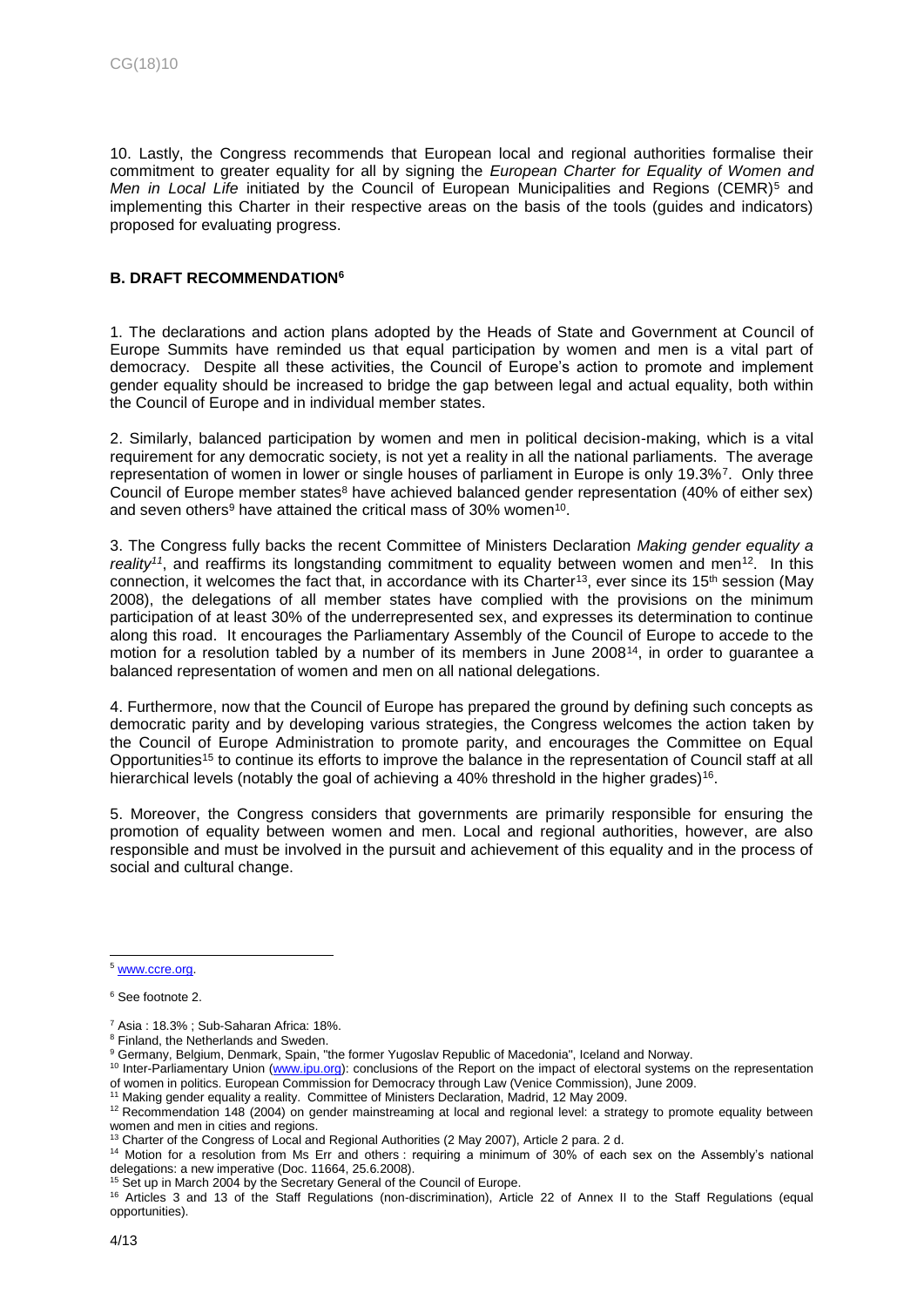6. Accordingly, it recommends that member States reinforce the ability of national, regional and local authorities to carry out gender-based policies, inter alia by means of:

- legislation requiring the authorities to take the gender dimension into account in their activities at all levels, assessing the impact and publishing this assessment (equality indices);
- assistance, including financial aid, to enable municipalities and regions to introduce gender mainstreaming into their departments, possibly under special programmes<sup>17</sup> geared to promoting a society based on sustainable gender equality via fair distribution of powers, resources and services of equal value among women and men;
- incentives to women to become and remain involved in political life and accede to responsibilities, as well as measures to help them stand for election (establishing quota systems and ensuring their implementation, combined with other types of positive action);
- an analysis, by the relevant bodies, of the presence of female candidates standing for elections in the media and financing awareness campaigns which encourage the election of women;
- parity at all levels within the administration, clear anti-discrimination messages and resources earmarked for developing specific tools and training: taking account of respect for equality in civil service careers and training civil servants responsible for preparing budgets in gender budgeting<sup>18</sup>.

7. It also invites the Council of Europe Development Bank to take account of the specific needs of women and men in the projects which it finances and of their gender-specific impact.

8. Lastly, the Congress welcomes the work of the Steering Committee for Equality between Women and Men (CDEG), particularly its willingness to close the gap between *de jure* and *de facto* equality with positive measures, gender mainstreaming and action against stereotypes thanks to education and the media, and invites the Ministers who will be meeting in Baku on 24 and 25 May 2010 to take the local and regional level into account in addressing these matters.

 $17$  Eg the Programme for sustainable gender equality run by the Swedish Association of Local and Regional Authorities  $(SAI AR)$ .

<sup>&</sup>lt;sup>18</sup> See Council of Europe, Directorate General of Human Rights and Legal Affairs, Equality in budgets: towards practical implementation. Handbook, April 2009.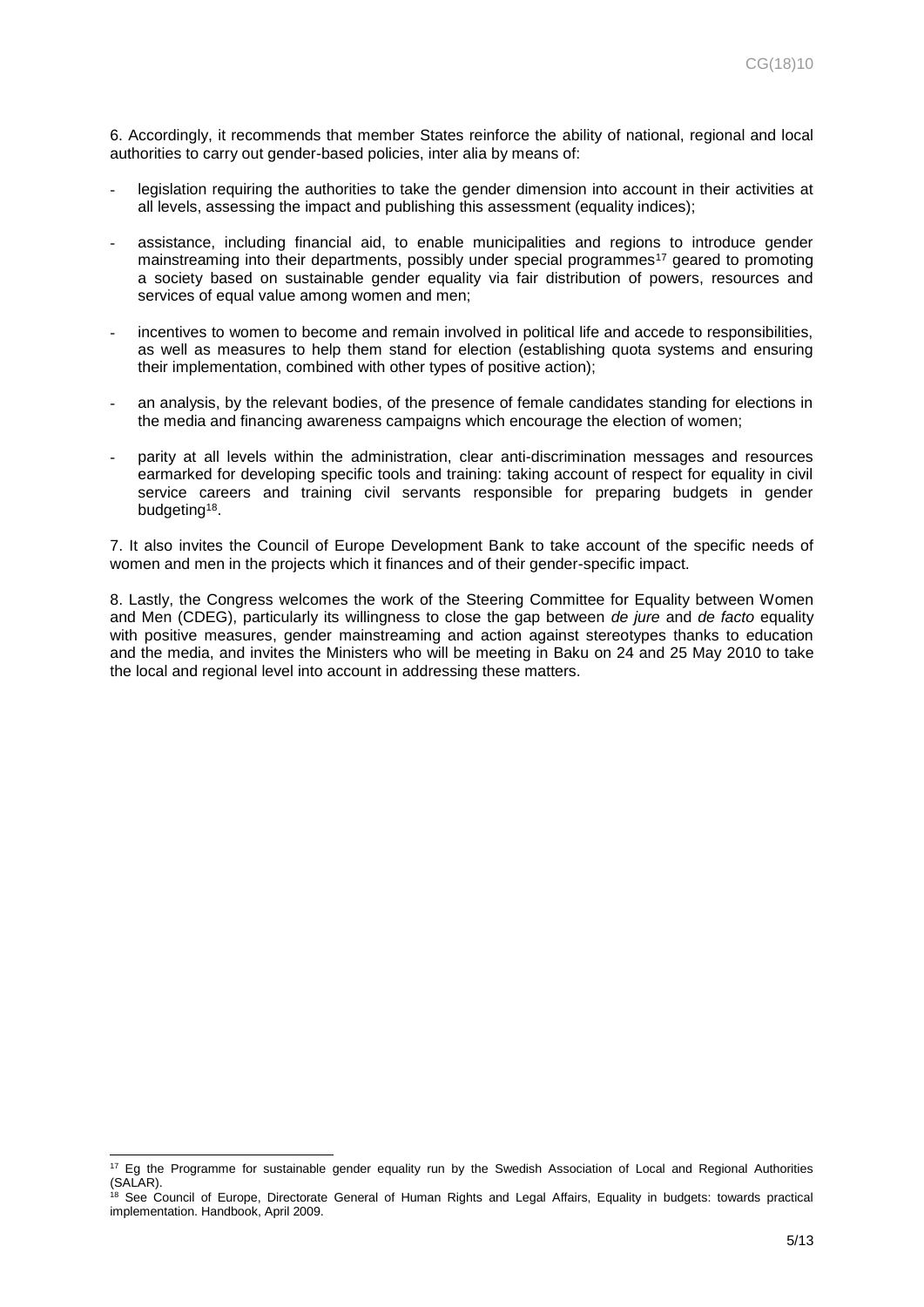# <span id="page-5-0"></span>**C. EXPLANATORY MEMORANDUM<sup>19</sup>**

## **1. Introduction**

The Council of Europe<sup>20</sup> and the Congress of Local and Regional Authorities have a proud history of commitment to gender equality in the national, local and regional spheres of governance. They have led the way in defining concepts such as parity democracy and strategies such as gender mainstreaming and in developing tools such as gender budgeting for analysing and identifying the impact of decisions taken by political bodies at all levels on the equality of women. The need for balanced participation of women and men in political decision making is seen as an essential component of a democratic society. However, sufficient progress has not been made in increasing the number of women elected at the national, regional or local levels.

The Council of Municipalities and Regions of Europe (CEMR) recognised the difficulty that local authorities have in putting equality into practice by preparing a manual of examples of actions and by producing a Charter,<sup>21</sup> which suggests some practical action that signatories can take covering the various activities of local government (political role, role as employer, public procurement and contracts, service delivery role, planning and sustainable development, role as regulator, twinning and international co-operation).

#### **2. Gender equality, gender mainstreaming, local and regional authorities**

Gender equality is not a women's issue but one that concerns men as well and affects society as a whole. Assumptions and stereotypes about women and men affect all aspects of our lives including social and family life, culture, education, employment, health and political and public life..

Gender equality is the goal, gender mainstreaming is one strategy to reach this goal. The Steering Committee on Equality between Women and Men of the Council of Europe (CDEG) in 1998 defined gender mainstreaming as the (re)organisation, improvement, development and evaluation of policy processes, so that a gender equality perspective is incorporated in all policies and at all stages, by the actors normally involved in policy-making. This does not mean excluding specific actions .Considering the gender perspective as an integral part of activities and decision-making means that we can identify more easily where specific measures are needed. It is a dual track approach – gender mainstreaming plus specific actions – the latter being one way to compensate existing inequalities.

Local and regional authorities are well placed to promote and implement gender equality. They have a big impact on the daily lives of women and men, girls and boys. They are, in many member states, big employers meaning that their policies have an impact on work conditions and pay, especially for women since the majority of employees in these sectors are women. They provide basic public service such as childcare and care of the elderly. Last but not least, local and regional authorities are democratic institutions. Through their local and regional elected representatives, every citizen may influence the way gender equality is implemented in our societies*.*

l <sup>19</sup> Prepared with the contribution of Diane Bunyan, Director of GEM Consult, Bristol, United Kingdom.

<sup>&</sup>lt;sup>20</sup> Recommendation Rec(2003) 3 of the Committee of Ministers to member states on balanced participation of women and men in political and public decision making; Declaration of the Committee of Ministers: Making gender equality a reality, Madrid, 12 May 2009.

<sup>21</sup> CEMR. The Town For Equality. 2005 ; The European Charter for Equality of Women and Men in Local Life. 2006: [http://www.ccre.org/docs/charte\\_egalite\\_en.pdf](http://www.ccre.org/docs/charte_egalite_en.pdf)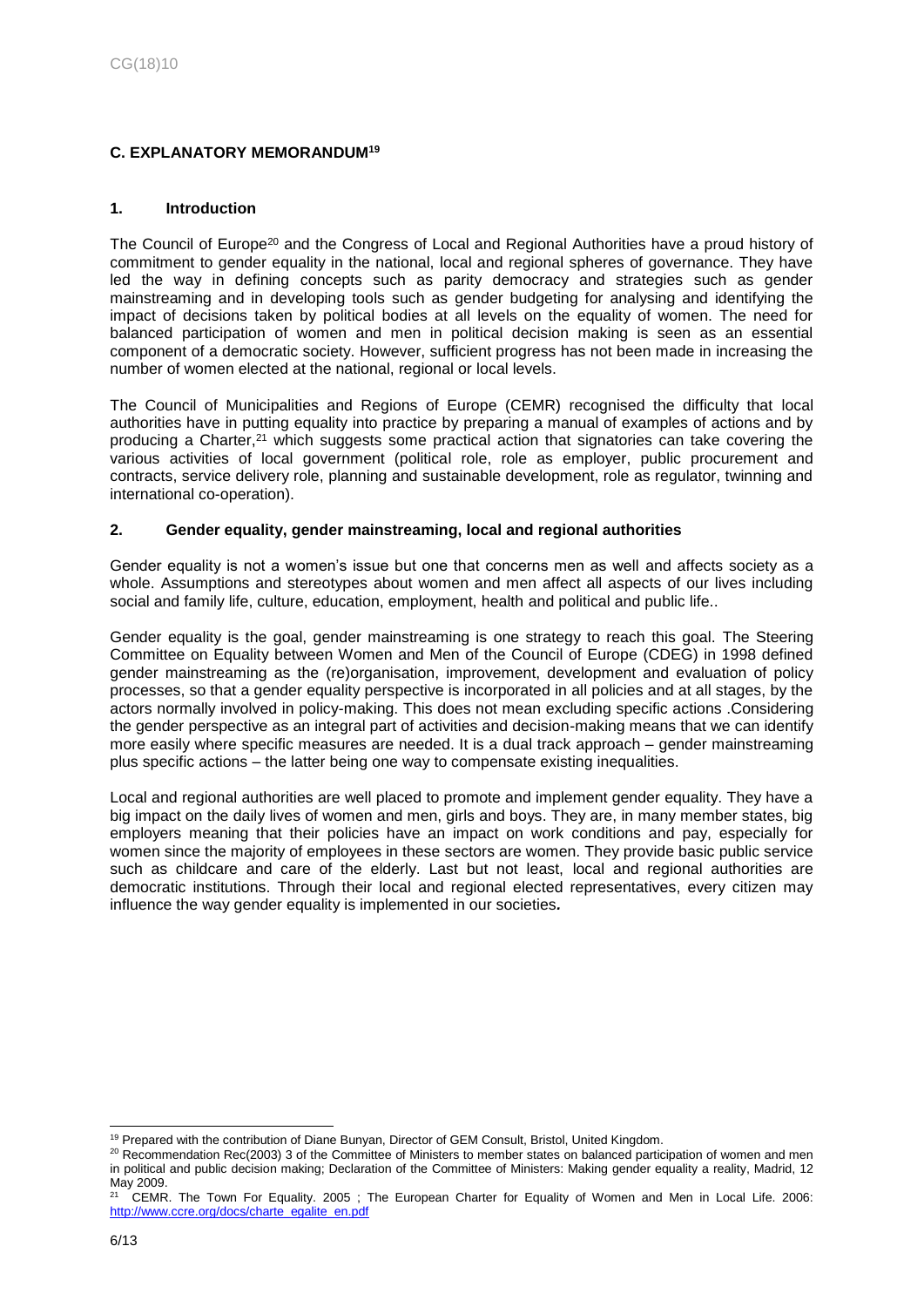# **3. Women in local and regional politics**

All member states guarantee women the same opportunities as men to stand for election, to vote and to be elected. However these rights are substantially constrained in reality. The Congress recognised that family voting was regularly observed by election monitors and, in 2006, the Venice Commission devoted a section in its the Code of Good Practice in Electoral Matters to women's participation in elections.

#### **3.1 How many women are there in local government?**

According to a study published by the Council of Europe in 2009<sup>22</sup> the percentage of women in regional governments increased slightly from 19,4% in 2003 to 20,9% in 2008 (information available only for 9 member states). At local level, the percentage of women councillors was 23,5 % in 2005 and 23,8% in 2008, a change of only 0,3% (23 member states).

#### **3.2 What makes a difference?**

#### **Quotas**

According to CEMR figures,<sup>23</sup> most of the countries with the highest percentage of elected women do not have national quotas, with the exception of Spain. However, internationally, quotas seem to work; of the 50 countries with the highest number of women in their national parliaments most have made use of quotas. The evidence suggests that the adoption of quotas or other tools for positive action does increase the number of women elected.

The success of quotas depends on a number of factors: the electoral system in place, the type of quota (e.g. requiring a threshold of 30% of women on an electoral list without specifying where on the list they appear has little effect as women mainly occupy the bottom of the list), and whether quotas are properly enforced and monitored.

The Council of Europe study<sup>24</sup> found little difference in the numbers of women elected at regional and local level in countries which adopted quotas or where political parties adopted quotas. It concludes that quotas themselves do not achieve equal participation for women and men but that other measures to challenge existing norms and assumptions in societies are needed.

#### **Size of the constituency**

The other interesting point is the huge imbalance between the percentage of women mayors relative to the percentage of elected women showing that women find it even more difficult to achieve the highest offices within local government.

Several studies have shown that women are more likely to be elected to smaller municipalities with fewer resources. For example, in Hungary in 2006, women made up 19.8% of the mayors of small municipalities (up to 500 people) but only 4.8 % of municipalities with a population over 50,000. Women are more likely to be elected as mayors in small municipalities which do not even have a budget to pay the mayor and so rely on the voluntary work of women.

<sup>&</sup>lt;sup>22</sup> Parity democracy: a far cry from reality: Comparative study of the results of the first and second round of monitoring of the Council of Europe Recommendation (2003)3 on balanced participation of women and men in political and public decisionmaking. Council of Europe, 2009.

<sup>&</sup>lt;sup>23</sup> Women in local politics in Europe. Figures from 34 European countries of CEMR membership (draft), 2008.

 $24$  Ibid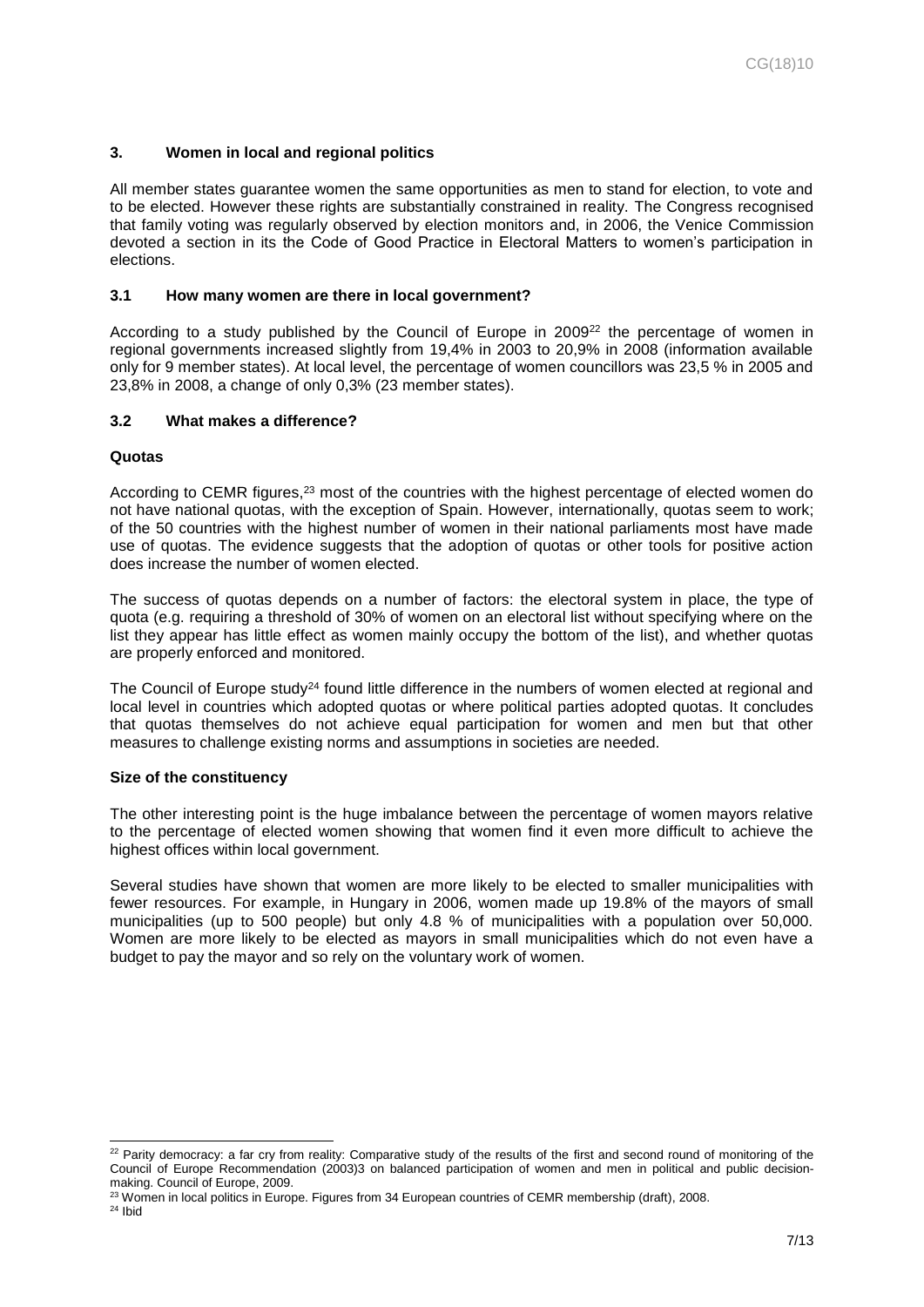# **Electoral system**

A report of the Venice Commission<sup>25</sup> considering the impact of electoral systems on women's representation in politics concludes that a much broader and more comprehensive approach is necessary than changing electoral legislation to increase effectively the representation of women. Nevertheless, appropriate electoral reform may facilitate such a progress.

#### **3.3 Why are women under-represented at local level?**

There have been many studies that have looked at this issue and various suggestions and proposals as to how obstacles can be overcome. When women stand as candidates they are elected at nearly the same rate as men :  $44.9%$  for women and  $47.5%$  for men.<sup>26</sup> It is also the case that women are more likely to be involved at local level in a variety of ways including campaigns for local services, supporting their local schools and in providing support for victims of domestic violence.

#### **Public recognition and value**

In many countries the problem is not just getting women to stand for local office but getting anyone to come forward. A Norwegian study<sup>27</sup> identified disengagement from conventional forms of public participation and an increasing void between the public and its representatives and linked this to the decline in influence of local authorities over issues for their areas. There is great confusion about the role of local government and the responsibilities and remit of local representatives. This is combined with a mistrust of formal politics, political parties and the institutions of government.

#### **Representativeness**

Locally elected representatives often do not "look" like the communities they represent. They are mainly men, older and from the majority community. They are also more likely to come from professional backgrounds, to have higher than average educational qualifications and not to have caring responsibilities. People can, of course, represent the interests of groups that they do not come from but local and regional authorities would benefit from having representatives with a range of different ages, backgrounds and human experiences which reflect their communities.

#### **Why do women want to get elected at local level?**

The United Kingdom Councillors' Commission<sup>28</sup> found the following reasons for people wanting to stand for election with little difference between women and men: serving the community, improving the local area, strong feelings about a particular issue, support for a political party, family tradition of political activity, being asked to stand, frustration with the council or serving councillor. Status and quotas (political party) were mentioned by very few people.

<sup>&</sup>lt;sup>25</sup> Report on the impact of electoral systems on women's representation in politics. European Commission for Democracy through Law (Venice Commission), June 2009.

<sup>&</sup>lt;sup>26</sup> Representing the future. The report of the Councillor's Commission, United Kingdom Government, Department of Communities and Local Government, London, December 2007.

<sup>&</sup>lt;sup>27</sup> Norwegian Official reports. Study of Power and Democracy. Oslo: University of Oslo, 2003.

<sup>28</sup> United Kingdom Councillors' Commission Report.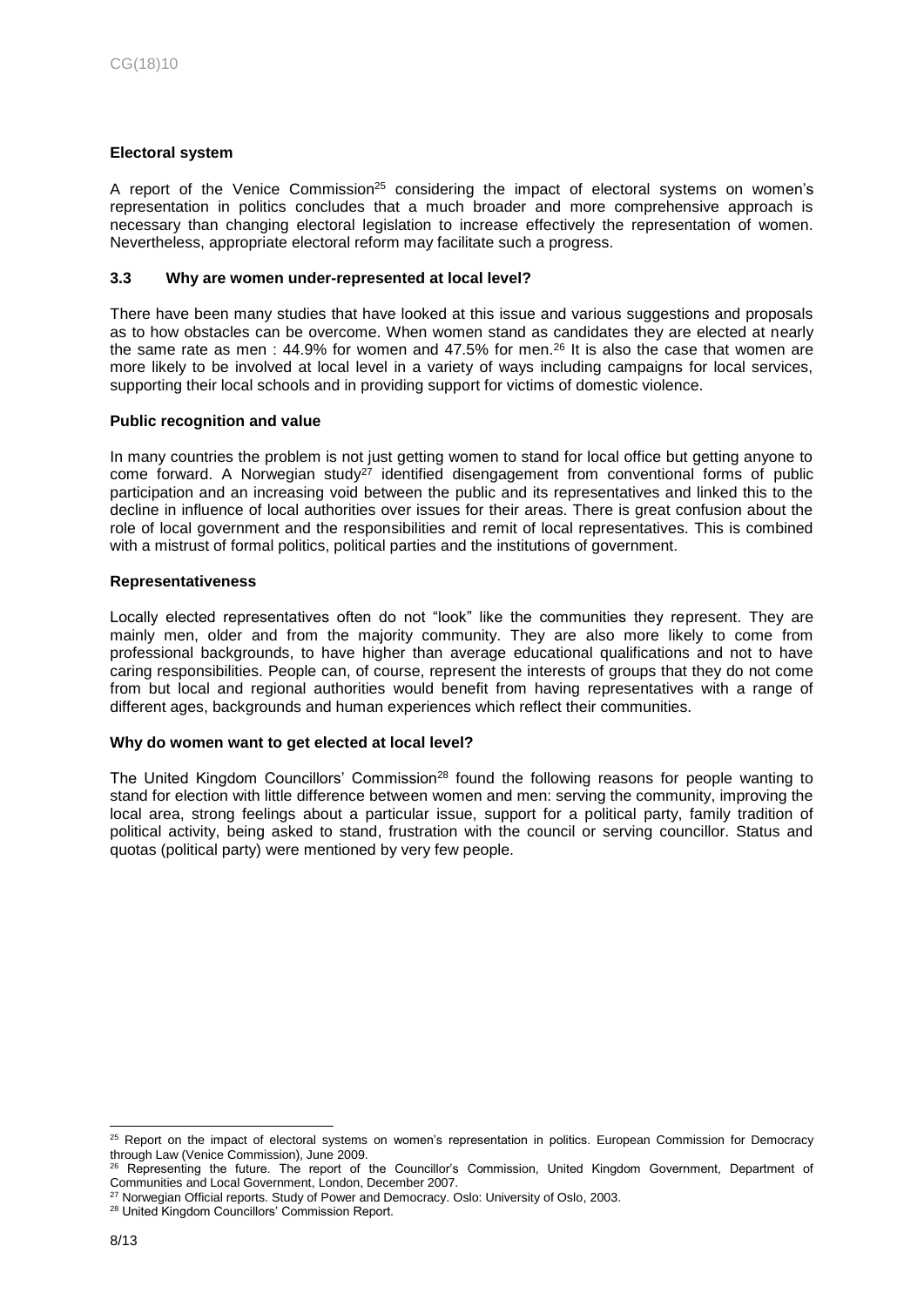#### **What stops women from standing or staying on?**

The same study asked people who had been elected and those who were standing down to describe the barriers to political participation. Some of the reasons were:

- Lack of awareness of what local government does, lack of information about how you would go about getting selected or supported to stand, lack of coverage in the local media;
- Culture: negative perception from media and community, hostile comments and actions from fellow councillors and officers, exclusive club-like atmosphere not welcoming to new members, selection more of a barrier than election, women and ethnic minority members are not there just to represent their communities or a single issue;
- Time conflicts: meeting times and arrangements, conflicts with family and work life particularly affecting women with caring responsibilities and those in employment, hard to say "no" when asked to attend meetings/activities.

To this list can be added the following reasons gleaned from other research: lack of participation in local government, costs of standing for election and the job's remuneration, lack of self-confidence.

#### **Are these barriers the real problem?**

All of the above cause difficulties for women in participating in political life. However, as Nan Sloane<sup>29</sup> outlined, the difficultly may lie with our perception. "The world assumes that there are a series of obstacles between women and their goal, and that prize - power and influence within existing systems and structures - is what women really want." She suggests that this approach puts the problem back with women themselves, they lack confidence, or experience, they need more training or to put themselves forward more and to be more assertive above all. "Women could participate if they wanted to, but they don't seem to want to."

Many actions have been taken to address these barriers and many have been successful but the real and basic problems remain and will need to be tackled if we are to make real progress. These are:

• Fundamental inequality:

- A CEDAW committee report<sup>30</sup> identified "the persistence of deep-rooted, traditional, patriarchal stereotypes regarding the role and responsibilities of women and men in the family and in the wider community, which are major causal factors for violence against women and are reflected in women's educational choices, their disadvantaged situation in the labour market and their low level of participation in political and public life". These attitudes are prevalent in many countries.
- In many cases the post socialist transition process has made women less equal: they are less likely to take part in political or community life, have higher levels of unemployment and face greater levels of poverty and are expected to play a much more traditional role within their family and society.
- The current economic crisis has led to calls for action to promote women's equality to be abandoned in favour of supporting industries which employ mainly men - a return to traditional values where men's employment is seen as more important than that of women.

<sup>&</sup>lt;sup>29</sup> Centre for Women and Democracy (United Kingdom), presentation to the Committee on social cohesion of the Congress of Local and Regional Authorities, Linz, Austria, 28 April 2009.

<sup>&</sup>lt;sup>30</sup> CEDAW. Concluding Comments on Serbia. 38<sup>th</sup> Session, May-June 2007.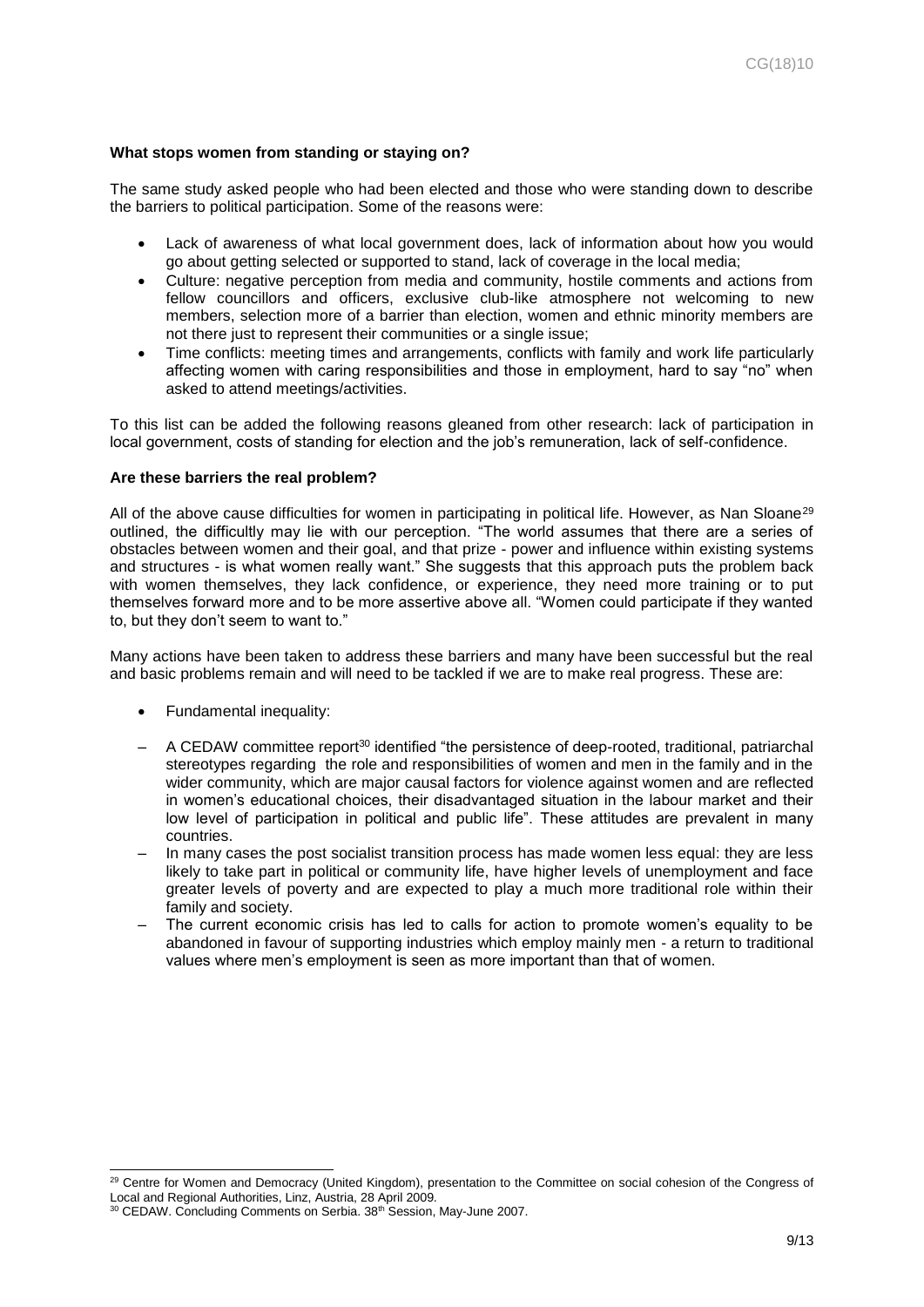- Discrimination:
- Women face discrimination in all aspects of their lives and this continues when they are standing for election and when they take elected office. The attitude that politics and decision making are the male preserve means that women are seen as incapable of taking on these roles. Women are more likely to suffer personal attacks by opponents and the local media than their male counterparts.
- Women candidates and elected members are less likely to get media coverage, therefore the image of women holding these positions is not seen as 'normal'.
- Women are often excluded from the informal power-broking sessions which take place before the formal decision-making processes.

#### **4. What can be done?**

#### **Political will**

The most important issue is that although there is legislation guaranteeing equality of women and men, unless there is clear political will to ensure that legislation is implemented and monitored nothing will happen. The CEMR Charter has tried to tackle this by requiring signatories to make a public commitment to equality of women and men and a statement of their intention to act upon it (Article 4). Similarly, Committee of Ministers' Madrid Declaration includes the requirement to take action to deliver the achievement of gender equality. This action is essential to combat the attitudes which continue to exist.

# **Monitoring**

The CEMR is developing indicators which can be used to monitor the impact of its Charter. The indicators on political representation are similar to those proposed in CM Recommendation (2003)13 :

- percentage of women and men elected,
- success rate of women and men (percentage of women/men elected divided by the percentage of women/men candidates x 100),
- share of women in executive positions (deputy mayors).

#### **Countering stereotypes**

The CEMR Charter (Article 6) as well as the Madrid Declaration address the issue of stereotypes. In the United Kingdom, for example, deputy leader of the Labour Party Harriet Harman has been branded by the British media as a 'harridan' and described as 'mad' following her comments on parity. This kind of coverage prevents women from coming forward to stand for elected office.

#### **Proposals for action**

The following suggestions for action have either been shown to make a difference to the participation of women or have been proposed by elected members and NGOs:

- **The role of elected members needs to be clearly understood, this entails :** 
	- all parts of the community, including women, participating in discussions about issues that affect them;
	- NGOs representing disadvantaged and marginalised groups helping to educate people on the role of elected members;
	- people seeing efficient and fair decision making which includes a consideration of different views;
	- elected representatives having direct and regular contact with those they represent and feeding-in their views and concerns including those of women and men;
	- information campaigns in the media about the role of elected members featuring women;
	- effective citizenship education;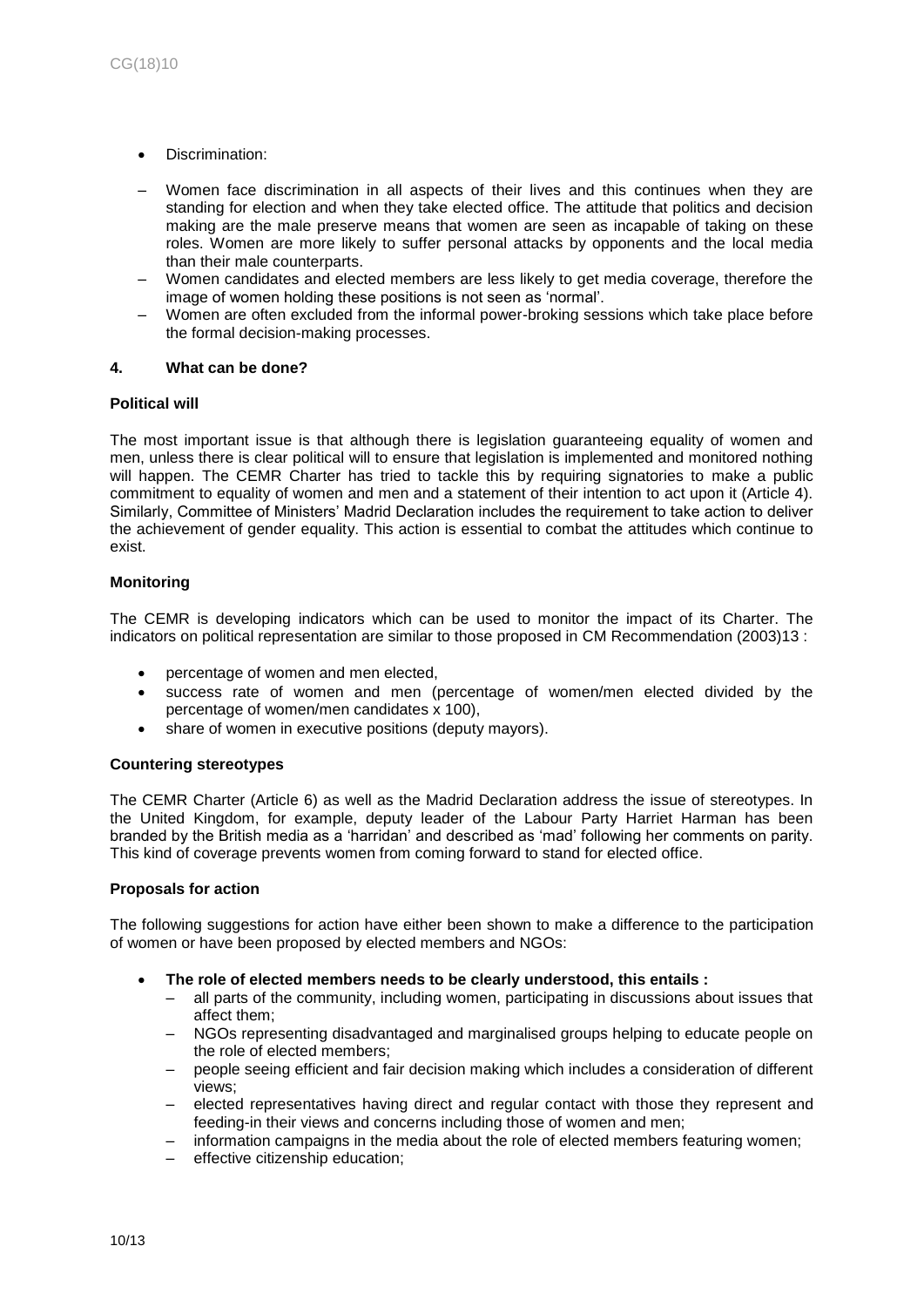- **Making it easier for women to come forward to stand for election through :**
	- Ensuring no one is out of pocket because they have to campaign for office or because they hold office;
	- limiting the number of terms of office elected members can serve so that there is a healthy turnover and limiting the terms of office of mayors and executive members;
	- elected members encouraging and asking women to stand (often given as the reason women stand at all);
- **Political parties need to have a new approach by :**
	- Prioritising an ability to represent the concerns and experiences of the communities in the selection of candidates rather than long past experience or party experience;
	- positive action to increase the numbers of women selected (e. g. position/number on the lists or women only short lists);
	- having a gender balance on the selection of executive roles rather than on seniority alone;
	- not accepting behaviour in the political arena which would not be accepted in any other work place;
- **Organisation of the local and regional authority should be empowering through:**
	- meeting times ensuring that women and men having other responsibilities can attend;
	- support for childcare, etc ...
	- training for newly elected members;
	- support by the administration to newly elected members, non-acceptance of discriminatory attitudes, including towards women elected members;
	- introduction, in Codes of Conduct for elected members, of clauses about treating others and members of the public with respect and listening to views from all parts of he community;
	- publicity or information including positive images of both women and men elected members.

#### **5. Building and improving gender-sensitive policies and services**

Local and regional authorities are the sphere of governance closest to the people, therefore they have a particular responsibility to ensure their policies and practices are not intentionally or unintentionally discriminatory. Within an equality policy, gender mainstreaming is a vital tool in ensuring equality between women and men and gives local and regional authorities a methods for analysing and altering their existing policies to make sure they are fair. By ensuring resources - human, physical and financial - are allocated fairly, local and regional authorities can show that they are responding to their citizens' needs and thus can help to strengthen democracy.

People who work for local and regional authorities are usually very committed to providing public services and, like elected members, want to do their best for the people in their area. However, they do not always have the tools and support to do this effectively or equitably.

#### **Political will and leadership**

Political leadership and support for gender equality are essential in ensuring that the issue is considered at all. Politicians have to be convinced that equality of women and men is an important principle of the way the local or regional authority is run and that this principle is conveyed to the administration.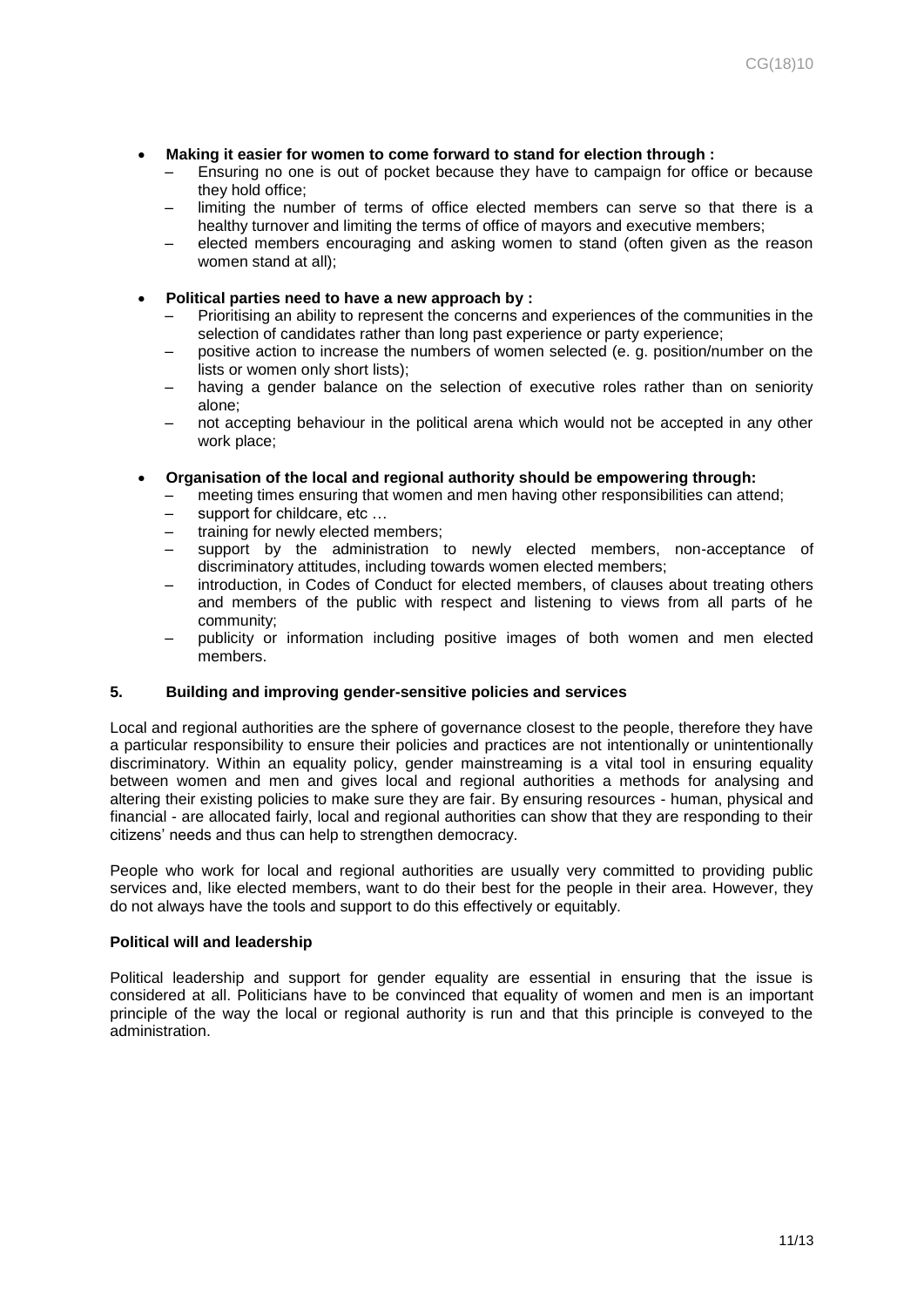Leadership is also required from the highest level of the administration which needs to show that gender equality is an important part of the work of the authority and that managers will be held responsible for delivering their part in it.

#### **Legislation**

Some countries have adopted laws which require local and regional authorities to consider the impact of their policies and practices on women and men. In Sweden, considerable improvements to services have resulted from the well established 3Rs (Representation, Resources, Realia) method.

In Norway the Gender Equality Act requires that there should be a gender perspective on all actions of local and regional authorities which must report on the status and relevant measures as part of annual reports and budgets.

In the United Kingdom, public bodies including local and regional authorities have a legal duty to promote gender equality and must undertake an assessment of the impact of policies, practices and procedures on gender, disability and race equality, which has to be published.

#### **Publicity**

Norway publishes, annually, the results of the gender equality index where municipalities are judged on a series of direct and indirect measures of gender equality (Kindergarten coverage for children aged 1-5, education levels for women and men, labour force participation for women and men, income for women and men, percentage of women municipal council members). The publication of this information has led to improvements as no one wants to be at the bottom of the list.

#### **Numbers of women in local administrations**

It is difficult to get accurate figures about the participation of women in local administrations but what information is available points to an underrepresentation of women at the top levels and an overrepresentation of women in the lowest paid sections.

#### **Actions which make a difference**

The CEMR Charter (Article 11) requires the signatories to recognise the need to promote equality of women and men in all aspects of employment of its staff and to recognise the right to reconciliation of professional, social and private life. It commits signatories to undertaking a review of policies and procedures and addressing inequalities, including in respect of:

- equal pay, including for work of equal value and arrangements for reviewing pay, remuneration, pay systems and pensions;
- fair recruitment, fair and transparent promotion and career development opportunities;
- balanced representation of women and men at all levels, in particular at senior level;
- tackling sex-based job segregation;
- consultation with employees and their trade unions ensuring balanced participation of women and men on consultations or negotiating bodies.

Indicators which are being developed to monitor progress on this are likely to include the numbers of women and men in senior positions and the overall pay gap between women and men employed in local and regional authorities.